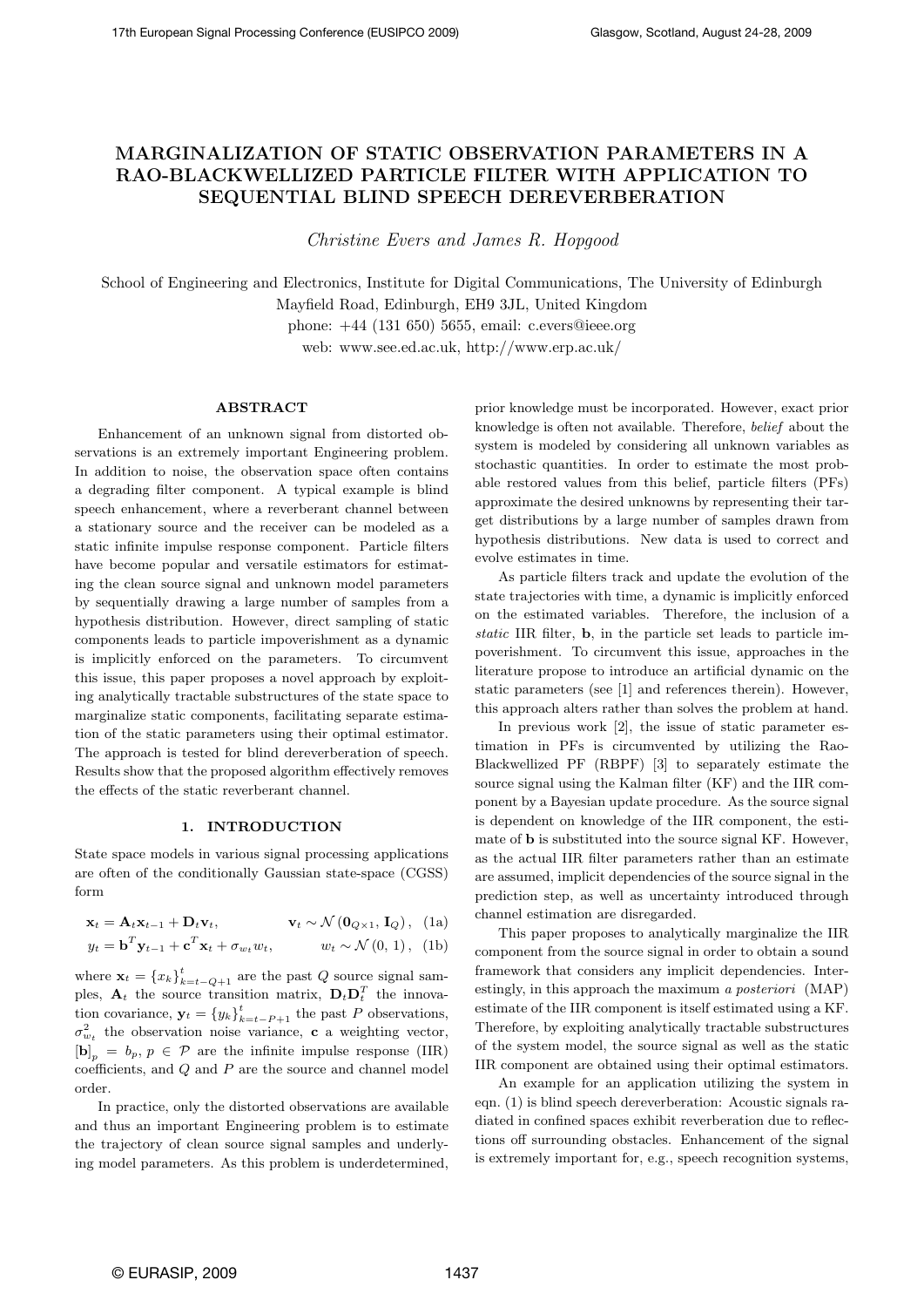gunshot detection devices, or hearing aids. Most dereverberation approaches in the literature are based on inversion of an estimated channel [4], spectral subtraction [5], or linear predictive coding (LPC) analysis [6]. However, these approaches often either rely on prior information about the room impulse response (RIR), or difficulties arise due to channel inversion of non-minimum phase RIRs. Furthermore, online enhancement desirable for, e.g., security surveillance applications is not supported due to batch processing. The approach proposed in this paper circumvents these issues by i) direct source signal estimation avoiding channel inversion; ii) Blind channel estimation avoiding the necessity of prior knowledge of the RIR; and iii) Sequential processing facilitating real-time enhancement.

Sect. §2 discusses the methodology. The background for blind speech dereverberation and results are presented in sect. §3. Conclusions are drawn in sect. §4.

## 2. METHODOLOGY

Given the stochastic model in eqn. (1), an optimal estimator is sought of the source signal,  $\mathbf{x}_{0:t}$ . If all system variables are considered as stochastic entities, an estimate of the source signal can be obtained by maximizing its posterior probability density function (pdf),  $p(\mathbf{x}_{0:t} | \mathbf{y}_{1:t}, \boldsymbol{\theta}_{0:t}),$ where the time-varying model parameters are defined as  $\theta_{0:t} \triangleq \{\mathbf{a}_{0:t}, \phi_{v_{0:t}}, \phi_{w_{0:t}}\}$  and are assumed known in this section. According to eqn. (1), the posterior pdf of  $\mathbf{x}_{0:t}$  is dependent upon the parameters of the RIR, b, which are unknown in practice. Thus, in order to estimate  $\mathbf{x}_{0:t}$ , an estimate of b is required, i.e.,

$$
p\left( {\left. {{{\mathbf{z}}_{0:t}}} \right|{\left. {{{\mathbf{y}}_{1:t}},{{\boldsymbol{\theta }}_{0:t}}} \right)} \right. = p\left( {\left. {{{\mathbf{x}}_{0:t}}} \right|{\left. {{{\mathbf{y}}_{1:t}},{{\boldsymbol{\theta }}_{0:t}}},\mathbf{b} \right)} \right.}p\left( {\left. {{\mathbf{b}}} \right|{\left. {{{\mathbf{y}}_{1:t}},{{\boldsymbol{\theta }}_{0:t}}} \right)} \right.
$$

where  $\mathbf{z}_{0:t} \triangleq {\mathbf{x}_{0:t}, \mathbf{b}}$ . Differentiating the mean squared error between  $\mathbf{z}_{0:t}$  and its estimate,  $\widehat{\mathbf{z}}_{0:t}$ , with respect to  $\hat{\mathbf{z}}_{0:t}$  and setting to zero, the minimum mean-square error (MMSE) estimate is

$$
\hat{\mathbf{z}}_{0:t} = \mathbb{E}_{p(\mathbf{z}_{0:t} | \mathbf{y}_{1:t}, \boldsymbol{\theta}_{0:t})} [\mathbf{z}_{0:t}] = \int \mathbf{z}_{0:t} p(\mathbf{z}_{0:t} | \mathbf{y}_{1:t}, \boldsymbol{\theta}_{0:t}) d\mathbf{z}_{0:t}
$$
\n
$$
= \iint \begin{bmatrix} \mathbf{x}_{0:t} \\ \mathbf{b} \end{bmatrix} p(\mathbf{x}_{0:t} | \mathbf{y}_{1:t}, \boldsymbol{\theta}_{0:t}, \mathbf{b}) p(\mathbf{b} | \mathbf{y}_{1:t}, \boldsymbol{\theta}_{0:t}) d\mathbf{b} d\mathbf{x}_{0:t}
$$
\n
$$
= \begin{bmatrix} \int \mathbf{x}_{0:t} p(\mathbf{x}_{0:t} | \mathbf{y}_{1:t}, \boldsymbol{\theta}_{0:t}) d\mathbf{x}_{0:t} \\ \int \mathbf{b} p(\mathbf{b} | \mathbf{y}_{1:t}, \boldsymbol{\theta}_{0:t}) d\mathbf{b} \end{bmatrix} = \begin{bmatrix} \mathbb{E}_{p(\mathbf{x}_{0:t} | \cdot)} [\mathbf{x}_{0:t}] \\ \mathbb{E}_{p(\mathbf{b} | \cdot)} [\mathbf{b}] \end{bmatrix} = \begin{bmatrix} \hat{\mathbf{x}}_{0:t} \\ \hat{\mathbf{b}} \end{bmatrix}
$$
\n(2)

where  $\mathbb{E}_{p(\mathbf{u} \mid \mathbf{y}_{1:t}, \cdot)}[\mathbf{u}_{0:t}] \triangleq \int \mathbf{u}_{0:t} p(\mathbf{u} \mid \mathbf{y}_{1:t}, \cdot) d\mathbf{u}$  is the expected value for any function  $\mathbf{u}_{0:t}$ . Thus, an MMSE estimate of  $\mathbf{z}_{0:t}$  is obtained by separately deriving the MMSE estimates of  $\mathbf{x}_{0:t}$  and **b**. The MMSE estimator of  $\mathbf{x}_{0:t}$  maximizes the *marginalized* posterior pdf,  $p(\mathbf{x}_{0:t} | \mathbf{y}_{1:t}, \boldsymbol{\theta}_{0:t}),$  independent of **b**. The posterior pdf,  $p(\mathbf{x}_{0:t} | \mathbf{y}_{1:t}, \boldsymbol{\theta}_{0:t}, \mathbf{b})$ , is derived in sect. §2.1.  $p(\mathbf{b} | \mathbf{y}_{1:t}, \theta_{0:t})$  is obtained in sect. §2.2. **b** is marginalized from  $p(\mathbf{x}_{0:t} | \mathbf{y}_{1:t}, \boldsymbol{\theta}_{0:t}, \mathbf{b})$  in sect. §2.3.

### 2.1 State estimation using Kalman filtering

The Kalman filter is the optimal estimator of the source signal for known model parameters,  $\theta_{0:t}$ , in CGSS systems such as eqn. (1). KFs sequentially predict  $\mathbf{x}_{0:t}$  based on the model parameters and correct the prediction using the most recent measurement, i.e.,

$$
p(\mathbf{x}_{0:t} | \mathbf{y}_{1:t}, \boldsymbol{\theta}_{0:t}, \mathbf{b}) \propto \prod_{k=1}^{t} p(\mathbf{x}_k | \mathbf{y}_{1:k}, \mathbf{x}_{0:k-1}, \boldsymbol{\theta}_{0:k}, \mathbf{b})
$$

is to be estimated.  $\mathbf{x}_{0:t}$  is thus recursively propagated in time for each particle. The corresponding KF equations estimating  $p(\mathbf{x}_t | \mathbf{y}_{1:t}, \mathbf{x}_{0:t-1}, \boldsymbol{\theta}_{0:t}, \mathbf{b})$  can be found respectively by 1) predicting the states by marginalization of the trajectory of past states,  $\mathbf{x}_{0:t-1}$ , and 2) updating the estimate using  $y_t$ by applying Bayes's theorem (similar to [7]), such that (s.th.)

$$
p(\mathbf{x}_t | \mathbf{y}_{1:t-1}, \boldsymbol{\theta}_{0:t}, \mathbf{b}) = \mathcal{N}\left(\mathbf{x}_t | \boldsymbol{\mu}_{t|t-1}, \boldsymbol{\Sigma}_{t|t-1}\right)
$$
 (3a)

$$
p(\mathbf{x}_t | \mathbf{y}_{1:t}, \boldsymbol{\theta}_{0:t}, \mathbf{b}) = \mathcal{N}\left(\mathbf{x}_t | \boldsymbol{\mu}_{t|t}, \boldsymbol{\Sigma}_{t|t}\right), \tag{3b}
$$

where, for each particle trajectory,

$$
\boldsymbol{\mu}_{t|t-1} = \mathbf{A}_t \boldsymbol{\mu}_{t-1|t-1},\tag{4a}
$$

$$
\Sigma_{t|t-1} = \mathbf{D}_t \mathbf{D}_t^T + \mathbf{A}_t \Sigma_{t-1|t-1} \mathbf{A}_t^T
$$
\n(4b)

$$
\boldsymbol{\mu}_{t|t} = \boldsymbol{\mu}_{t|t-1} + \left(y_t - \mathbf{b}^T \mathbf{y}_{t-1} - \mathbf{c}^T \boldsymbol{\mu}_{t|t-1}\right) \mathbf{k}_t \qquad (4c)
$$

$$
\Sigma_{t|t} = \left(\mathbf{I}_Q - \mathbf{k}_t \mathbf{c}^T\right) \Sigma_{t|t-1},\tag{4d}
$$

with residual variance,  $\sigma_{z_t}^2$ , and Kalman gain,  $\mathbf{k}_t$ ,

$$
\sigma_{z_t}^2 = \mathbf{c}^T \mathbf{\Sigma}_{t|t-1} \mathbf{c} + \sigma_{w_t}^2 \quad \text{and} \quad \mathbf{k}_t = \frac{1}{\sigma_{z_t}^2} \mathbf{\Sigma}_{t|t-1} \mathbf{c}. \tag{4e}
$$

This marginalization of the states from the joint pdf  $p(\boldsymbol{\theta}_{0:t}, \mathbf{x}_{0:t}, \mathbf{b} | \mathbf{y}_{1:t})$  causes the marginalization of  $\mathbf{x}_{0:t}$  from  $p(y_t | \mathbf{y}_{1:t-1}, \mathbf{x}_{0:t}, \boldsymbol{\theta}_{0:t}, \mathbf{b})$  which, by probability transformation of eqn. (1), is given as

$$
p(y_t | \mathbf{y}_{1:t-1}, \boldsymbol{\theta}_{0:t}, \mathbf{x}_{0:t}, \mathbf{b}) = \mathcal{N}\left(y_t | \mathbf{b}^T \mathbf{y}_{t-1} + \mathbf{c}^T \mathbf{x}_{0:t}, \sigma_{w_t}^2\right).
$$

Marginalizing  $\mathbf{x}_{0:t}$  from  $p(y_t | \mathbf{y}_{1:t-1}, \mathbf{x}_{0:t}, \boldsymbol{\theta}_{0:t}, \mathbf{b})$  thus yields

$$
p(y_t | \mathbf{y}_{1:t-1}, \boldsymbol{\theta}_{0:t}, \mathbf{b}) = \mathcal{N}\left(y_t | \mathbf{y}_{t-1}^T \mathbf{b} + \boldsymbol{\mu}_{t|t-1}^T \mathbf{c}, \sigma_{z_t}^2\right). (5)
$$

By marginalizing  $\mathbf{x}_{0:t}$  from the joint posterior the source signal can be estimated using its optimal estimator. However, both  $p(\mathbf{x}_t | \mathbf{y}_{1:t}, \boldsymbol{\theta}_{0:t}, \mathbf{b})$  and  $p(y_t | \mathbf{y}_{1:t-1}, \boldsymbol{\theta}_{0:t}, \mathbf{b})$  are still dependent on b, which is unknown in practice.

#### 2.2 Static IIR component estimation using the KF

The static IIR component, b, does not exhibit a dynamic over time. Predicting future values would thus be futile. Nonetheless, belief in the static parameters can be updated as new data becomes available. Using Bayes's theorem, this belief can be sequentially updated via

$$
p(\mathbf{b} | \mathbf{y}_{1:t}, \theta_{0:t}) = \frac{p(y_t | \mathbf{y}_{1:t-1}, \theta_{0:t}, \mathbf{b})p(\mathbf{b} | \mathbf{y}_{1:t-1}, \theta_{0:t-1})}{p(y_t | \mathbf{y}_{1:t-1}, \theta_{0:t})},
$$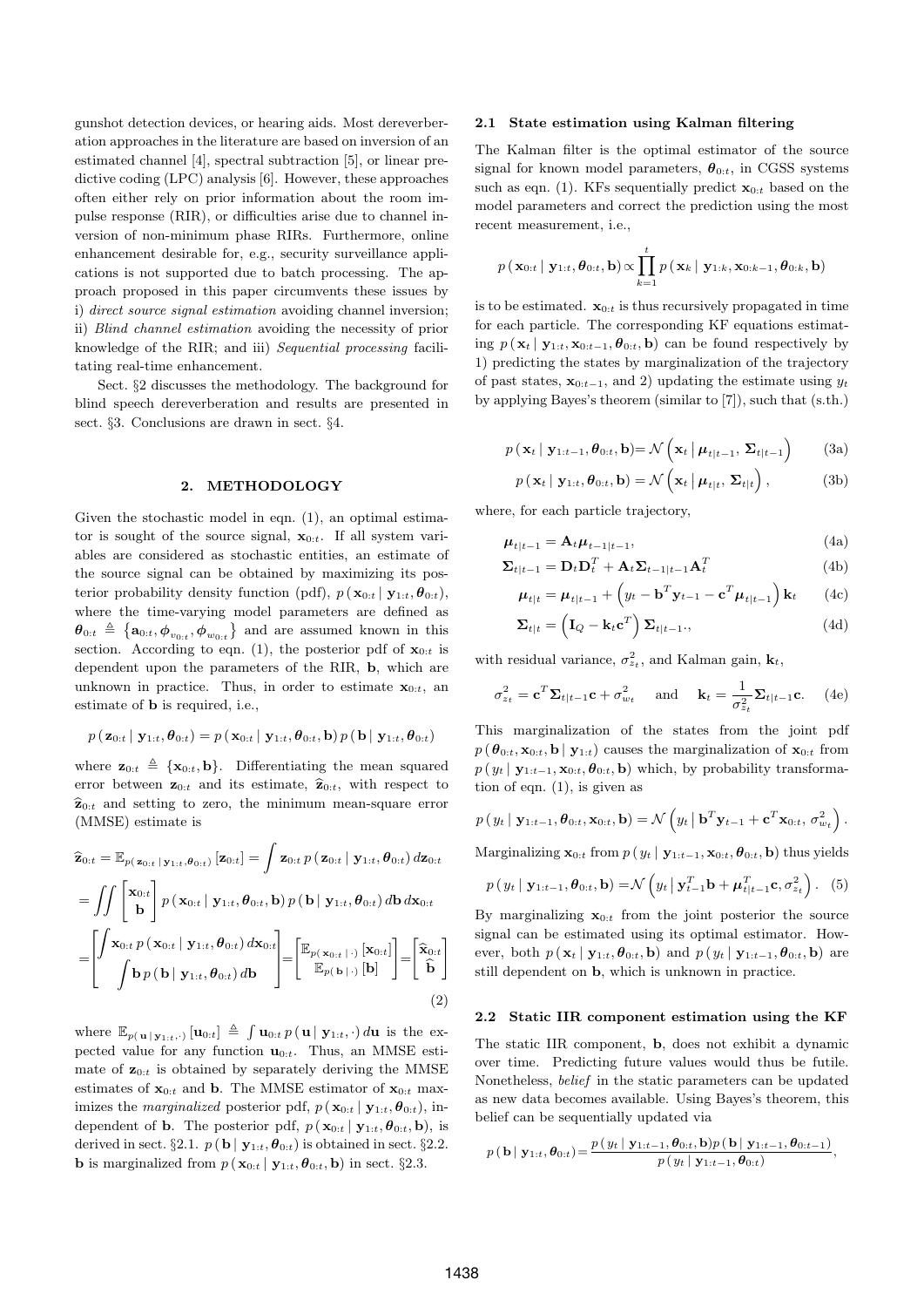where the posterior pdf at time  $t-1$ ,  $p(\mathbf{b} | \mathbf{y}_{1:t-1}, \boldsymbol{\theta}_{0:t-1})$ , acts as the prior pdf at  $t$  to recursively update  $p(\mathbf{b} | \mathbf{y}_{1:t}, \theta_{0:t})$ . Assuming that the posterior at  $t-1$  is Gaussian with mean  $\mu_{\mathbf{b},t-1}$  and covariance  $\Sigma_{\mathbf{b},t-1}$ ,

$$
p(\mathbf{b} \mid \mathbf{y}_{1:t}, \boldsymbol{\theta}_{0:t}) = \mathcal{N}\left(\mathbf{b} \mid \boldsymbol{\mu}_{\mathbf{b},t}, \boldsymbol{\Sigma}_{\mathbf{b},t}\right),\tag{6}
$$

where the covariance,  $\Sigma_{\mathbf{b},t}$ , and mean,  $\mu_{\mathbf{b},t}$ , are given by

$$
\Sigma_{\mathbf{b},t} = \left(\mathbf{I}_P - \mathbf{k}_{\mathbf{b},t} \tilde{\mathbf{y}}_{t-1}^T\right) \Sigma_{\mathbf{b},t-1} \tag{7a}
$$

$$
\boldsymbol{\mu}_{\mathbf{b},t} = \boldsymbol{\mu}_{\mathbf{b},t-1} + \mathbf{k}_{\mathbf{b},t} \left( \tilde{y}_t - \tilde{\mathbf{y}}_{t-1}^T \boldsymbol{\mu}_{\mathbf{b},t-1} \right) \tag{7b}
$$

with gain,  $\mathbf{k}_{\mathbf{b},t}$ , and residual covariance,  $\sigma_{z_{t,\mathbf{b}}}^2$ ,

$$
\mathbf{k}_{\mathbf{b},t} = \frac{1}{\sigma_{z_{t,\mathbf{b}}}^2} \mathbf{\Sigma}_{\mathbf{b},t-1} \tilde{\mathbf{y}}_{t-1} \text{ and } \sigma_{z_{t,\mathbf{b}}}^2 = \sigma_{z_t}^2 + \tilde{\mathbf{y}}_{t-1} \mathbf{\Sigma}_{\mathbf{b},t-1} \tilde{\mathbf{y}}_{t-1}^T
$$

and where  $\tilde{y}_t = y_t - \mathbf{c}^T \boldsymbol{\alpha}_{t|t-1}$  and  $\tilde{\mathbf{y}}_{t-1}^T = \mathbf{y}_{t-1}^T + \mathbf{c}^T \mathbf{\Gamma}_{t|t-1}$ . Comparing eqns. (7a) and (7b) to eqns. (4c) and (4d),

the channel estimation is of the form of the update Kalman equations. As more knowledge about the observations becomes available, the belief in the static IIR component is updated (as opposed to predicting a dynamic into the future and correcting using measurements as in sect. §2.1).

### 2.3 Marginalization of channel parameters

The Kalman equations for  $\mathbf{x}_{0:t}$  are dependent on the channel parameters through  $\mu_{t|t}$  (eqn. (4c)). In fact, as can be shown by induction,  $\mu_{t|t}$  is linearly dependent in **b**, s.th. eqn. (4c) at  $t-1$  is equivalent to,

$$
\mu_{t-1|t-1} = \underbrace{\mu_{t-1|t-2} + \left(y_t \mathbf{k}_t - \mathbf{c}^T \mu_{t|t-1}\right) \mathbf{k}_t}_{\alpha_{t-1|t-1}} - \underbrace{\mathbf{k}_t^T \mathbf{y}_{t-1}^T \mathbf{b}}_{\mathbf{r}_{t-1|t-1}}.
$$

Inserting into the prediction in eqn.  $(4a)$  at t,

$$
\mu_{t|t-1} = A_t \mu_{t-1|t-1} = \underbrace{A_t \alpha_{t-1|t-1}}_{\alpha_{t|t-1}} + \underbrace{A_t \Gamma_{t-1|t-1}}_{\Gamma_{t|t-1}} b. \quad (8)
$$

Thus,  $\mu_{t|t-1}$  is *implicitly linear* in **b** via  $\mu_{t-1|t-1}$ . Inserting eqn. (8) in eqn. (4c) and defining  $\mathbf{B}_t \triangleq \mathbf{I}_Q - \mathbf{k}_t \mathbf{c}^T$ , the update equation is thus linear in b through the relation

$$
\boldsymbol{\mu}_{t|t} = \underbrace{\mathbf{B}_t \, \boldsymbol{\alpha}_{t|t-1} + \mathbf{k}_t y_t}_{\mathbf{\alpha}_{t|t}} + \underbrace{\left[\mathbf{B}_t \, \boldsymbol{\Gamma}_{t|t-1} - \mathbf{k}_t \mathbf{y}_{t-1}^T\right]}_{\mathbf{\Gamma}_{t|t}} \mathbf{b}.
$$
 (9)

This linear dependency of  $\mu_{t|t}$  in **b** facilitates marginalization of **b** from  $p(\mathbf{x}_t | \mathbf{y}_{1:t}, \boldsymbol{\theta}_{0:t}, \mathbf{b})$  as shown in eqn. (2).

# 2.3.1 Marginalization of channel from state posterior

Inserting eqns. (3b) and (6) into the marginalization of  $\bf{b}$  in eqn. (2) and solving the integral using the Gaussian identity, the marginalized posterior becomes

$$
p(\mathbf{x}_t | \mathbf{y}_{1:t}, \boldsymbol{\theta}_{0:t}) = \mathcal{N}\left(\mathbf{x}_t | \hat{\boldsymbol{\mu}}_{t|t}, \hat{\boldsymbol{\Sigma}}_{t|t}\right) \tag{10}
$$

with marginal covariance,  $\hat{\Sigma}_{t|t}$ , and marginal mean,  $\hat{\mu}_{t|t}$ ,

$$
\hat{\boldsymbol{\mu}}_{t|t} = \boldsymbol{\alpha}_{t|t} + \boldsymbol{\Gamma}_{t|t} \boldsymbol{\mu}_{\mathbf{b},t} \tag{11a}
$$

$$
\hat{\mathbf{\Sigma}}_{t|t} = \left(\mathbf{I}_Q - \mathbf{k}_t \mathbf{c}^T\right) \mathbf{\Sigma}_{t|t-1} + \mathbf{\Gamma}_{t|t} \mathbf{\Sigma}_{\mathbf{b},t} \mathbf{\Gamma}_{t|t}^T.
$$
 (11b)

Recalling eqn. (6), the marginalized mean is thus equivalent to inserting the MAP estimate of the channel in the KF update in eqn. (9). As opposed to [2,8], the error covariance and hence the uncertainty introduced by channel estimation is taken into account through inclusion of  $\Sigma_{\mathbf{b},t}$  in eqn. (11b).

Similarly to sect.  $\S 2.1$ , the marginalization of **b** from the joint posterior causes the marginalization of **b** from the likelihood,  $p(y_t | y_{1:t-1}, \theta_{0:t}, \mathbf{b})$  (eqn. (5)) s.th.

$$
p(y_t | \mathbf{y}_{1:t-1}, \boldsymbol{\theta}_{0:t}) = \mathcal{N}\left(y_t | \mu_{y_t}, \sigma^2_{z_{t, \mathbf{b}}}\right). \tag{12}
$$

where  $\mu_{y_t} \triangleq \mathbf{y}_{t-1}^T \boldsymbol{\mu}_{\mathbf{b},t-1} + \mathbf{c}^T (\boldsymbol{\alpha}_{t|t-1} + \boldsymbol{\Gamma}_{t|t-1} \boldsymbol{\mu}_{\mathbf{b},t-1}).$ 

# 2.4 Parameter estimation using particle filtering

In sects. §2.1 to §2.3, the model parameters,  $\theta_{0:t}$ , where assumed known, but are generally unknown in practice. Thus, similarly to eqn.  $(2)$ , by appending all unknowns in an augmented state space  $\mathbf{f}_{0:t} \triangleq {\mathbf{z}_{0:t}, \theta_{0:t}}$ , the posterior pdf  $\mathbf{f}_{0:t}$ is given as

$$
p\left(\mathbf{f}_{0:t} \mid \mathbf{y}_{1:t}\right) = p\left(\mathbf{z}_{0:t} \mid \mathbf{y}_{1:t}, \boldsymbol{\theta}_{0:t}\right) p\left(\boldsymbol{\theta}_{0:t} \mid \mathbf{y}_{1:t}\right) \tag{13}
$$

such that the MMSE estimate of  $f_{0:t}$  is given as

$$
\begin{aligned} \hat{\mathbf{f}}_{0:t} &= \mathbb{E}_{p(\mathbf{f}_{0:t} \mid \mathbf{y}_{1:t})} \left[ \mathbf{f}_{0:t} \right] \\ &= \int \mathbf{f}_{0:t} \, p\left( \mathbf{f}_{0:t} \mid \mathbf{y}_{1:t} \right) d\mathbf{f}_{0:t} = \begin{bmatrix} \hat{\mathbf{z}}_{0:t} \\ \hat{\boldsymbol{\theta}}_{0:t} \end{bmatrix} \end{aligned} \tag{14}
$$

Thus,  $\boldsymbol{\theta}_{0:t}$  and  $\mathbf{z}_{0:t}$  can be estimated separately, where  $\mathbf{z}_{0:t}$ can be obtained using the KFs as proposed in sects. §2.1 to §2.3. If a proposal distribution,  $\pi(\boldsymbol{\theta}_{0:t} | \mathbf{y}_{1:t})$ , is available that approximates and has the same support as  $p(\boldsymbol{\theta}_{0:t} | \mathbf{y}_{1:t})$ , the MMSE estimate of  $\boldsymbol{\theta}_{0:t}$  in eqn. (14) can be expanded using Bayes's theorem,

$$
\begin{split} \widehat{\boldsymbol{\theta}}_{0:t} &= \frac{\int \boldsymbol{\theta}_{0:t} \, p\left(\mathbf{y}_{1:t} \mid \boldsymbol{\theta}_{0:t}\right) p\left(\boldsymbol{\theta}_{0:t}\right) d\boldsymbol{\theta}_{0:t}}{\int p\left(\mathbf{y}_{1:t} \mid \boldsymbol{\theta}_{0:t}\right) p\left(\boldsymbol{\theta}_{0:t}\right) d\boldsymbol{\theta}_{0:t}} \\ &= \frac{\int \boldsymbol{\theta}_{0:t} \, \frac{p(\mathbf{y}_{1:t} \mid \boldsymbol{\theta}_{0:t}) p(\boldsymbol{\theta}_{0:t})}{\pi\left(\boldsymbol{\theta}_{0:t} \mid \mathbf{y}_{1:t}\right)} \pi\left(\boldsymbol{\theta}_{0:t} \mid \mathbf{y}_{1:t}\right) d\boldsymbol{\theta}_{0:t}}{\int \frac{p(\mathbf{y}_{1:t} \mid \boldsymbol{\theta}_{0:t}) p(\boldsymbol{\theta}_{0:t})}{\pi\left(\boldsymbol{\theta}_{0:t} \mid \mathbf{y}_{1:t}\right)} \pi\left(\boldsymbol{\theta}_{0:t} \mid \mathbf{y}_{1:t}\right) d\boldsymbol{\theta}_{0:t}} \\ &= \frac{\int \boldsymbol{\theta}_{0:t} \, w_t \, \pi\left(\boldsymbol{\theta}_{0:t} \mid \mathbf{y}_{1:t}\right) d\boldsymbol{\theta}_{0:t}}{\int w_t \, \pi\left(\boldsymbol{\theta}_{0:t} \mid \mathbf{y}_{1:t}\right) d\boldsymbol{\theta}_{0:t}} = \frac{\mathbb{E}_{\pi(\boldsymbol{\theta}_{0:t} \mid \mathbf{y}_{1:t})}\left[\boldsymbol{\theta}_{0:t} w_t\right]}{\mathbb{E}_{\pi(\boldsymbol{\theta}_{0:t} \mid \mathbf{y}_{1:t})}\left[w_t\right]}.\end{split}
$$

where the unnormalized weights,  $w_t$ , are defined as

$$
w_t = \frac{p(\mathbf{y}_{1:t} | \boldsymbol{\theta}_{0:t}) p(\boldsymbol{\theta}_{0:t})}{\pi(\boldsymbol{\theta}_{0:t} | \mathbf{y}_{1:t})}
$$
(15)

As an exercise in stochastic integration, Monte Carlo sampling can be used to approximate  $\hat{\boldsymbol{\theta}}_{0:t}$  by drawing N independent and identically distributed (i. i. d.) samples,  $\theta_{0:t}^{(i)}$ ,  $i \in \mathcal{N}$ from the proposal pdf, leading to the MMSE estimate

$$
\tilde{\boldsymbol{\theta}}_{0:t} = \frac{\frac{1}{N} \sum_{i \in \mathcal{N}} \boldsymbol{\theta}_{0:t}^{(i)} w_t^{(i)}}{\frac{1}{N} \sum_{j \in \mathcal{N}} w_t^{(j)}},
$$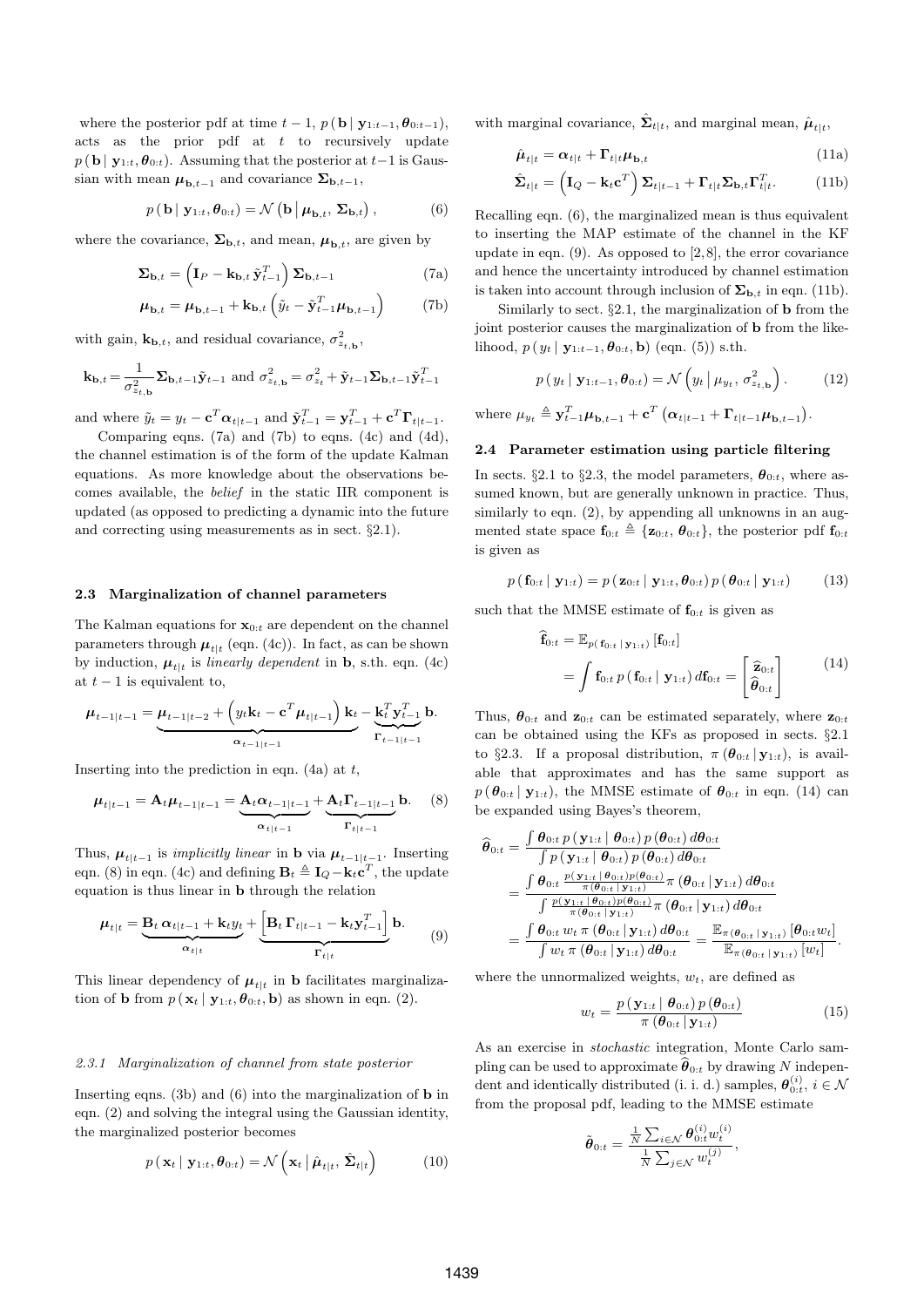

Figure 1: Rao-Blackwellized SIR PF

where the normalized weights,  $\tilde{w}_t^{(i)}$ , are defined as

$$
\tilde{w}_t^{(i)} \triangleq w_t^{(i)} / \sum_{j \in \mathcal{N}} w_t^{(j)}.
$$
\n(16)

Thus, even though the KFs for estimation of the source signal,  $\mathbf{x}_{0:t}$ , and the channel parameters, **b**, cannot be applied directly due to unknown model parameters,  $\boldsymbol{\theta}_{0:t}$ , their estimates can be obtained by evaluating an ensemble of KFs for stochastically selected parameters using the PF (see Fig. 1).

The performance of particle filters is highly dependent on the choice of  $\pi(\boldsymbol{\theta}_{0:t} | \mathbf{y}_{1:t})$ . The optimal importance function minimizes the variance upon  $\theta_{0:t}^{(i)}$  and the observations [9]. However, generally  $\boldsymbol{\theta}_{0:t}^{(i)}$  are non-linear in the likelihood and  $w_t^{(i)}$  cannot be evaluated. Sampling from the prior,  $p(\theta_t | \theta_{t-1})$ , is often used instead, s.th. eqn. (15) reduces to

$$
w_t^{(i)} = w_{t-1}^{(i)} \times p\left(y_t \mid \mathbf{y}_{1:t-1}, \boldsymbol{\theta}_{0:t}^{(i)}\right).
$$
 (17)

As discussed in sects. §2.1 to §2.3,  $p\left(y_t | y_{1:t-1}, \theta_{0:t}^{(i)}\right)$  is obtained by marginalizing the source signal and channel from  $p(y_t | y_{1:t-1}, \theta_{0:t}, \mathbf{x}_{0:t}, \mathbf{b})$ , as given in eqn. (12).

As  $\pi(\boldsymbol{\theta}_{0:t} | \mathbf{y}_{1:t})$  only approximate  $p(\boldsymbol{\theta}_{0:t} | \mathbf{y}_{1:t})$ , the discrepancy between the proposal and the posterior pdf increases stochastically with time. After few iterations all but one importance weight are close to zero and computational effort is dissipated to tracking particle trajectories not contributing to the final estimate. Resampling ensures that only statistically relevant samples are retained [9]. The complete algorithm is summarized in Algorithm 1.

# 3. EXPERIMENTS

# 3.1 Application: Blind speech dereverberation

In this section, blind speech dereverberation is considered as an example for a dynamic state space model in order to evaluate the performance of the proposed algorithm.

| <b>Algorithm 1</b> PF with marginalized channel parameters                                            |
|-------------------------------------------------------------------------------------------------------|
| 1: for $t = 1, \ldots$ , number of samples do                                                         |
| for $i = 1, \ldots$ , number of particles do<br>2:                                                    |
| Importance sampling of $\theta_{0:t}$ (eqs. (18), (19)).<br>3:                                        |
| KF prediction of $\boldsymbol{\mu}_{t t-1}$ , $\boldsymbol{\Sigma}_{t t-1}$ (eqs.(4b), (4a)).<br>4:   |
| Evaluate $\alpha_{t t-1}$ , $\Gamma_{t t-1}$ , $\alpha_{t t}$ , $\Gamma_{t t}$ (eqs. (8), (9)).<br>5: |
| KF estimation of $\mu_{\mathbf{b},t}$ and $\Sigma_{\mathbf{b},t}$ (eqs. (7a), (7b)).<br>6:            |
| KF correction of $\boldsymbol{\mu}_{t t}$ , $\boldsymbol{\Sigma}_{t t}$ (eqns. (11a), (11b)).<br>7:   |
| Evaluation of weights $w_t$ (eqs. (12), (17)).<br>8:                                                  |
| end for<br>9:                                                                                         |
| Normalization of importance weights (eqn. (16)).<br>10:                                               |
| Resampling.<br>11:                                                                                    |
| $12:$ end for                                                                                         |

### 3.1.1 Source model

Autoregressive (AR) processes are a popular approach for modeling the vocal tract of a speaker due to their accurate modeling of the short-term spectrum of speech. However, stationary AR processes result in poor modeling of speech signals due to the continually changing nature of the vocal tract. To reconcile this time-variance, time-varying AR (TVAR) processes can be used. The source transition matrix,  $A_t$ , in eqn. (1a) can thus be expressed as

$$
\mathbf{A}_t \triangleq \begin{bmatrix} \mathbf{a}_t^T & \mathbf{a}_t^T & \mathbf{I}_{Q-1} & \mathbf{I}_{Q-1} & \mathbf{I}_{Q-1} & \mathbf{I}_{Q-1} & \mathbf{I}_{Q-1} & \mathbf{I}_{Q-1} & \mathbf{I}_{Q-1} & \mathbf{I}_{Q-1} & \mathbf{I}_{Q-1} & \mathbf{I}_{Q-1} & \mathbf{I}_{Q-1} & \mathbf{I}_{Q-1} & \mathbf{I}_{Q-1} & \mathbf{I}_{Q-1} & \mathbf{I}_{Q-1} & \mathbf{I}_{Q-1} & \mathbf{I}_{Q-1} & \mathbf{I}_{Q-1} & \mathbf{I}_{Q-1} & \mathbf{I}_{Q-1} & \mathbf{I}_{Q-1} & \mathbf{I}_{Q-1} & \mathbf{I}_{Q-1} & \mathbf{I}_{Q-1} & \mathbf{I}_{Q-1} & \mathbf{I}_{Q-1} & \mathbf{I}_{Q-1} & \mathbf{I}_{Q-1} & \mathbf{I}_{Q-1} & \mathbf{I}_{Q-1} & \mathbf{I}_{Q-1} & \mathbf{I}_{Q-1} & \mathbf{I}_{Q-1} & \mathbf{I}_{Q-1} & \mathbf{I}_{Q-1} & \mathbf{I}_{Q-1} & \mathbf{I}_{Q-1} & \mathbf{I}_{Q-1} & \mathbf{I}_{Q-1} & \mathbf{I}_{Q-1} & \mathbf{I}_{Q-1} & \mathbf{I}_{Q-1} & \mathbf{I}_{Q-1} & \mathbf{I}_{Q-1} & \mathbf{I}_{Q-1} & \mathbf{I}_{Q-1} & \mathbf{I}_{Q-1} & \mathbf{I}_{Q-1} & \mathbf{I}_{Q-1} & \mathbf{I}_{Q-1} & \mathbf{I}_{Q-1} & \mathbf{I}_{Q-1} & \mathbf{I}_{Q-1} & \mathbf{I}_{Q-1} & \mathbf{I}_{Q-1} & \mathbf{I}_{Q-1} & \mathbf{I}_{Q-1} & \mathbf{I}_{Q-1} & \mathbf{I}_{Q-1} & \mathbf{I}_{Q-1} & \mathbf{I}_{Q-1} & \mathbf{I}_{Q-1} & \mathbf{I}_{Q-1} & \mathbf{I}_{Q-1} & \mathbf{I}_{Q-1} & \mathbf{I}_{Q-1
$$

.

where  $\left[\mathbf{a}_t\right]_q = \{a_q\}$ ,  $q \in \mathcal{Q}$  are the TVAR source parameters. The square root of the innovation covariance is given as  $\mathbf{D}_t \triangleq$  $\begin{bmatrix} \sigma_{v_t} & \mathbf{0}_{1 \times Q-1} \end{bmatrix}^T$ , and  $\mathbf{c}^T \triangleq \begin{bmatrix} 1 & 0 & \dots & 0 \end{bmatrix}$ .

The time-varying behavior of the process is determined by the dynamic of  $\mathbf{a}_t$ . A model on  $\mathbf{a}_t$  that facilitates the use of PFs is a random walk on  $\mathbf{a}_t$  and  $\phi_{v_t}$  [3],

$$
p(\mathbf{a}_t | \mathbf{a}_{t-1}) \propto \mathcal{N}(\mathbf{a}_t | \mathbf{a}_{t-1}, \Delta_\mathbf{a}) \mathbb{I}_{\mathcal{A}_Q}(\mathbf{a}_t) \qquad (18a)
$$

$$
p\left(\phi_{v_t} \mid \phi_{v_{t-1}}\right) = \mathcal{N}\left(\phi_{v_t} \mid \phi_{v_{t-1}}, \delta_v^2\right) \tag{18b}
$$

where<sup>1</sup>  $\phi_{v_t} = \ln \sigma_{v_t}^2$ ,  $\mathbb{I}_{\mathcal{A}_Q}(\mathbf{a}_t)$  denotes the indicator function for the region of support,  $A_Q$ , of the source parameters. The initial states are given by  $p(\mathbf{a}_0) \propto$  $\mathcal{N}\left(\mathbf{a}_0 \,|\, \mathbf{0}_{Q\times 1},\, \boldsymbol{\Delta}_{\mathbf{a}_0}\right) \mathbb{I}_{\mathcal{A}_Q}(\mathbf{a}_0) \text{ and } p\left(\phi_{v_0}\right) \triangleq \mathcal{N}\left(\phi_{v_0} \,|\, 0, \,\delta_{e_0}^2\right).$ The set of Markov parameters  $\{\Delta_{\mathbf{a}}, \Delta_{\mathbf{a}_0}, \delta_v^2, \delta_{v_0}^2\}$  is assumed known and constant.

### 3.1.2 Channel model

The solution of the acoustic wave equation indicates that a room transfer function can be modeled by a conventional pole-zero model [10]. Due to identifiability issues of poles and zeros, all-zero models are often used instead. However, all-zero models require large numbers of coefficients and may be effective only for a very limited spatial combination of source and receiver positions, as all-zero models lead to large variations in the room transfer function (RTF) for even small changes in source–observer positions [10]. Allpole models are widely used instead, requiring significantly fewer parameters for approximating RTFs and having lower sensitivity to changes in source-observer positions. Distortion by a  $P^{th}$  order all-pole channel and white Gaussian noise (WGN) can be expressed by eqn. (1b). Similar to  $\sigma_{vt}^2$ , the logarithm of the variance on the measurement noise,  $\sigma_{w_t}^2 = \exp \phi_{w_t}$ , can be modeled as a random walk with initial pdf  $p(\phi_{w_0}) \triangleq \mathcal{N}(\phi_{w_0} | 0, \delta_{w_0}^2)$ , i.e.,

$$
p\left(\phi_{w_t} \mid \phi_{w_{t-1}}\right) \triangleq \mathcal{N}\left(\phi_{w_t} \mid \phi_{w_{t-1}}, \delta_w^2\right). \tag{19}
$$

## 3.2 Results

Algorithm 1 is tested on a synthetic source signal generated according to the speech model in sect. §3.1.1 and compared against the KF assuming known  $\theta_{0:t}$  for 1000 samples,  $Q = 4$  parameters,  $\{\Delta_{\mathbf{a}_0}, \delta_{v_0}^2\} = 0.5 \times \mathbf{I}_Q$ , and

<sup>&</sup>lt;sup>1</sup>Positive variances are enforced by sampling from  $\ln \sigma_{v_t}^2$ .